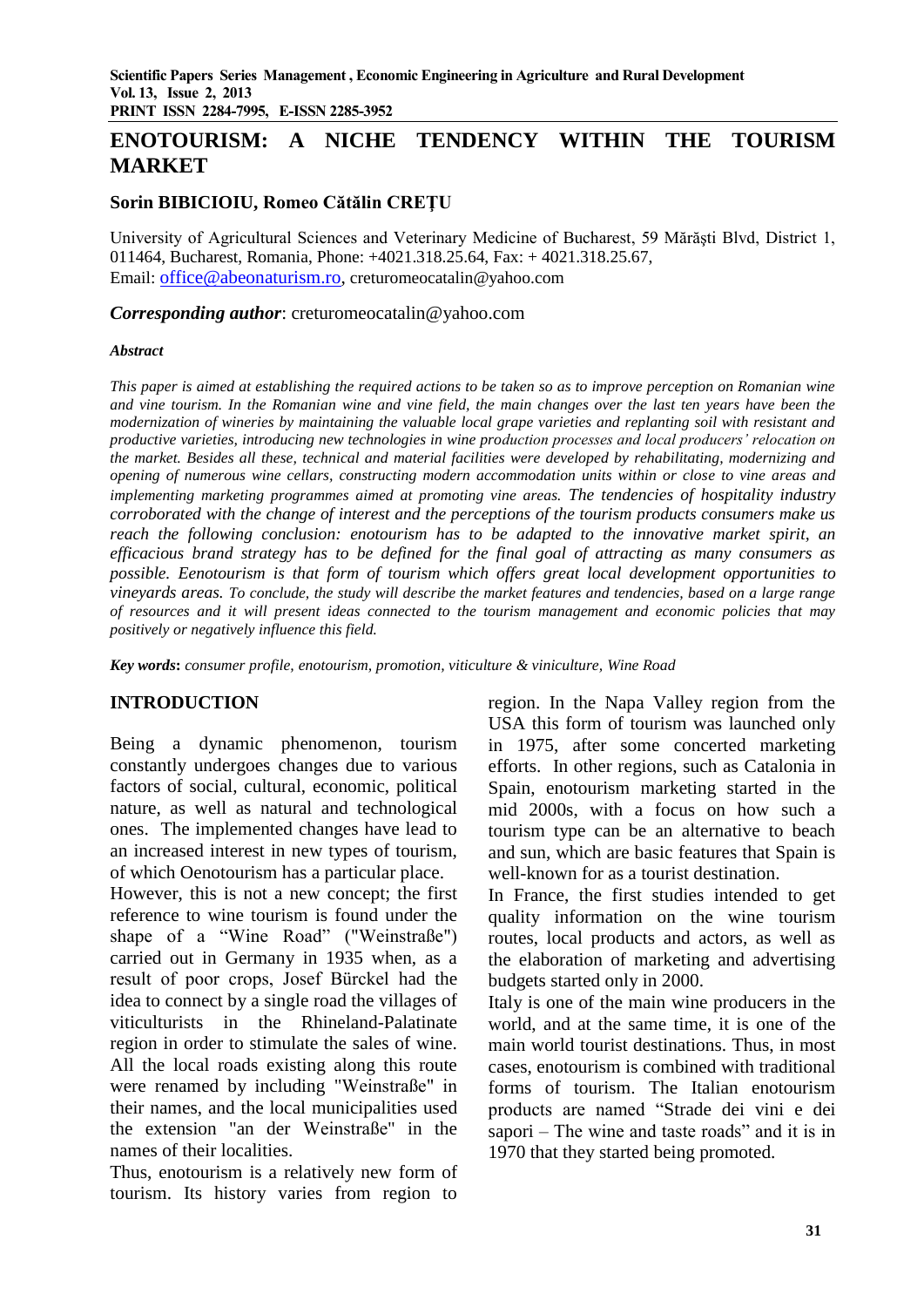## **MATERIALS AND METHODS**

Based on the research results published in the recent years, the paper presents an comprehensive image of enotourism at global, European and Romania level. Important remarks are made regarding the map of viticultural regions of importance for enotourims, the EU Policy on Enotoruism, the European Charter of Enotourims, wine capitals, European netweorks of wine cities, the pillars of the EU enotorusim, global tourism industry in figures and Romania's situation.

#### **RESULTS AND DISCUSSIONS**

#### **Policy Governance-European Strategy in Oenotourim**

The policy of the European Union is to promote co-operation between the regional authorities and other public authorities throughout its entire territory and of the neighbouring countries that aim at becoming member states of the Union. This approach allows common projects to be implemented and co-operation networks to be developed.

### *A.CERV/AREV*

The transfer of functions and competencies to the European power, hitherto assumed by the national authorities in matters of agriculture, environment, international trade and fiscality, justifies the development of dialogue between Europe and the regions.

This dialogue between regions and Brussels involves a preparing work implying a confrontation of the standpoints meant to highlight common interests. Because of the diversity of the wine-producing countries which have different cultural and economic models, a "European parliament for vine and wine" had to be established.

In 1988, the European Wine Regions Conference (CERV) was created in Bourgsur-Gironde/Aquitaine in order to make possible a concerted examination of the European policy on viticulture & viniculture and to create the appropriate framework for all opinions to be heard, both of the regional executive bodies and of the representatives of the wine-producing and naming areas. This political and professional forum, as a structure

allowing joint proposals and agreements, makes it possible to clarify conflicting positions, to limit disagreements and gradually reach the common denominator.

In 1994, in order to increase its efficiency, the European Wine Regions Conference (CERV) adopted in Marsala/Sicily a new statute and became the [Assembly of European Wine](http://en.wikipedia.org/wiki/Assembly_of_European_Wine-producing_Regions)[producing Regions](http://en.wikipedia.org/wiki/Assembly_of_European_Wine-producing_Regions) (AREV), which is the present depository of the entire association, organizational and moral assets of the former CERV.

Thus, AREV has become a European and international spokesman as regards wine industry, intervening with all the institutions and authorities directly or indirectly in charge of European or world policy on viticulture & viniculture and getting involved in all the wine-related fields.

AREV collaborates with the following

European institutions and authorities: -European Commission (Directorates for

Agriculture, Internal Market, Trade, Economic Affairs/Eurostat, Environment, Regional Policy, Management Committee for Wine)

-European Parliament (Wine Intergroup, Committee on Agriculture)

-Council of the European Union (Commission on Environment and Agriculture, Congress of Local and Regional Authorities)

-Committee of the Regions (Commission on Agriculture)

-Assembly of European Regions (AER)

-International Organization of Vine and Wine (OIV)

-World Trade Organization (WTO)

-Food and Agriculture Organization (FAO)

AREV has been actively involved in the following fields of viticulture & viniculture:

-Common Market Organization for Wine (CMO)

-Viticulture of adhering countries

-Viticulture in difficult areas, being directly connected to the Centre for Research, Environmental Sustainability and Advancement of Mountain Viticulture (CERVIM)

-Fiscality / Excises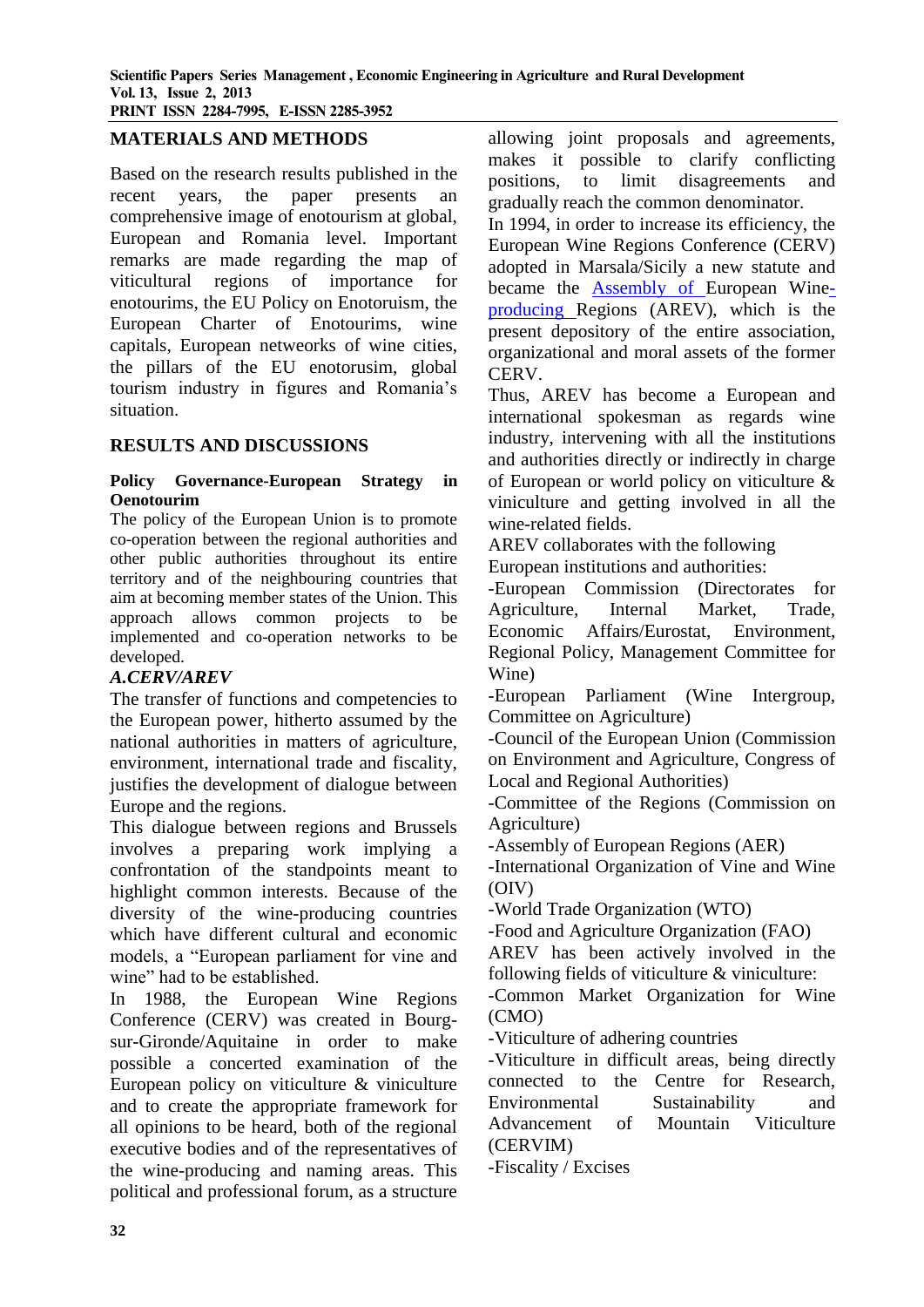-Protection of the European geographical names -Harmonization of labels

- -Organic viticulture
- -Genetically modified organisms
- -Informatization of accompanying commercial documents
- -Wine tourism, European wine roads
- -Wine and health
- -International Academy of Wine Tasters



| <i>strie</i>         | Baden-Wurttemberg  | Lombardia   |           | Gancia                        |
|----------------------|--------------------|-------------|-----------|-------------------------------|
|                      | /Bayern            | Piemonte    | Romania   | La Rioja                      |
| Franta               | Hessen             | Puglia      | Alba      | Madrid                        |
| Alsace               | Rheinland-Pfalz    | Sicilia     | Arad      | Murcia                        |
| Aquitaine            | Autriche           | Südtirol    | Constanta | Navarra                       |
| Champagne-Ardenne    | Burgenland         | Toscana     | Iasi      | Valenciana                    |
| Franche-Comté        | Niederösterreich   | Trentino    | Prahova   |                               |
| Languedoc-Roussillon | Steiermark         | Umbria      | Vrancea   | Ucraina                       |
| Midi-Pyrénées        |                    | Val d'Aoste |           | Odessa                        |
| Pays de la Loire     | Grecia             | Veneto      | Slovenia  |                               |
| Poitou-Charentes     | Kentriki Makedonia |             |           | Ungaria                       |
| Provence-Alpes-Côte  | Peloponnisos       | Luxembourg  | Spania    | Bacs-Kiskun                   |
| d'Azur               |                    |             | Andalucia | Baranya                       |
| Rhône-Alpes          |                    |             | Aragon    | Borsod-Abauj-Zemplen<br>Tobac |

Fig.1.Map of the regions or country members of the AREV

## *B.European Network of Wine Cities-RECEVIN*

The VINTUR programme was implemented in the viticulture & viniculture field, within the INTERREG IIIC programme, being coordinated by the "European Network of Wine Cities – RECEVIN". The RECEVIN is intended to defend with one voice the interests of the local administrations from the entire Europe in matters related to the economic policies on wine industry. This network provides a common platform for exchanging expertise, contact information and for partnership.

Nine European countries are members of RECEVIN (Germany, Austria, Slovenia, Spain, France, Greece, Hungary, Italy,

Portugal), that resulting in the strength of nearly 800 cities across Europe**.**

The VINTUR project was meant to promote the exchange of knowledge and technology, and to develop actions to increase the quality of the enotourism products. The vine and wine tourism product consists in integrating the interests, the present and potential resources and the services from a grapegrowing area into a whole concept.

In this respect, RECEVIN developed farreaching projects aiming at recognizing the vine and wine tourism in Europe. They are the following:

- *The European Charter on Oenotourism* – a consensual document defining the wine tourism concept at European level and establishing the participation and co-operation strategies for various agents with a view to their development and self-regulation.

- *The European Enotourism Handbook* – establishes the Quality Management System for wine tourism at European level, and defines the method of starting, developing and the recognition of the European Roads of Wine.

*- The European Day of Enotourism* - an initiative that positions this type of tourism as a unique and yet multiple reality in all the member states of the network. The goal of the "Enotourism Day" is to promote the vine and wine tourism worldwide, and at the same time in all the European countries, and to unify the European wine routes' quality standards. This day is held on the second Sunday of November each year. In the 2012 edition, over 60 wine routes and cities from Spain, Italy and Portugal participated in this event, more than in the former editions.

*- The European City of Wine* – a competition initiated as a part of the advocacy and dissemination of enotourism in Europe. The first edition of the competition was in 2012.

The competition of the European City of Wine takes place, on a rotating basis, in different countries, members of the RECEVIN network. Following the selection, the 2012 edition took place in Portugal, in 2013, it will take place in cities of Italy, in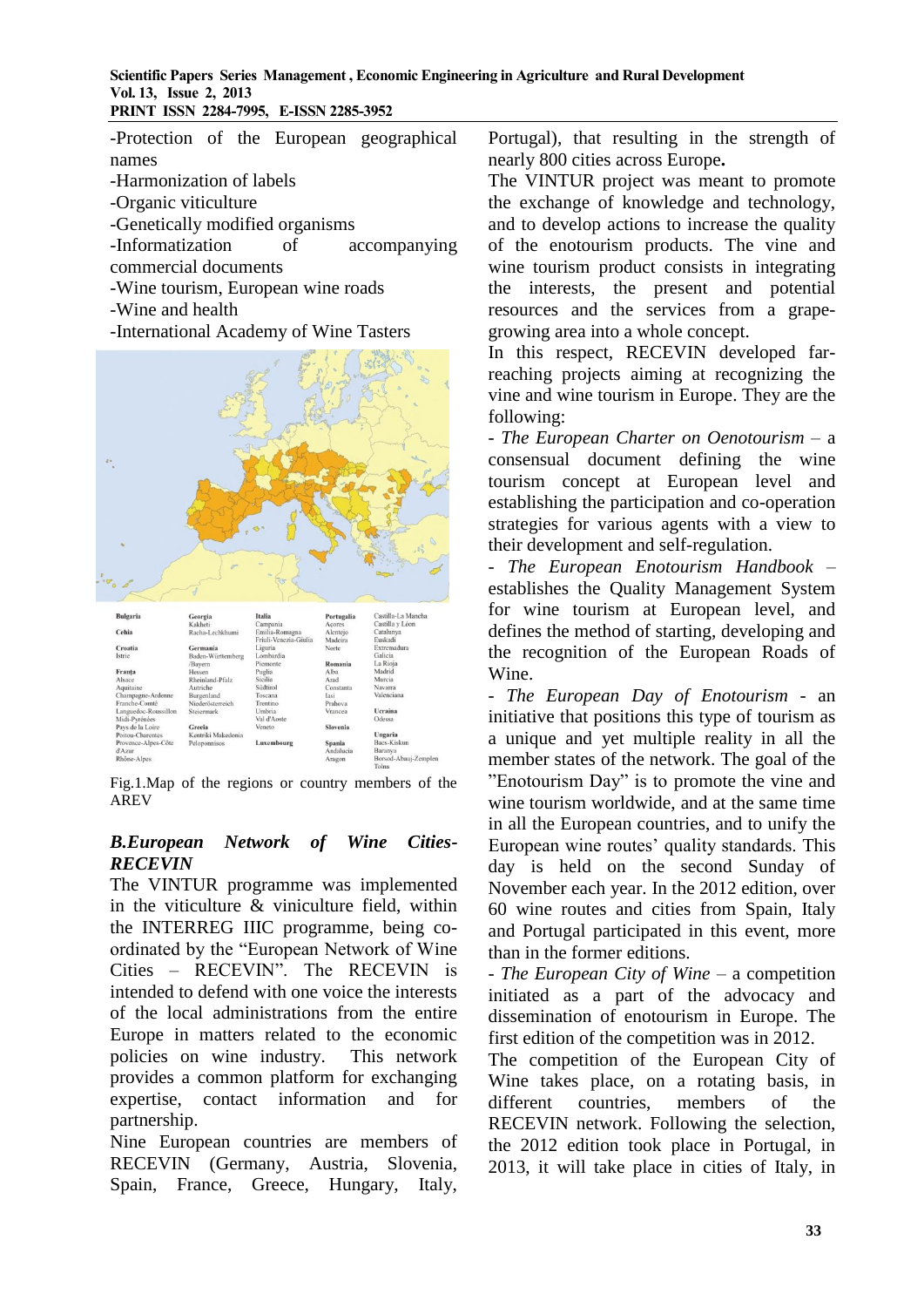2014, in cities of Spain and in 2015, in cities of France.



Fig.2. RECEVIN member countries map

This context is a good opportunity for the European wine cities to present the wealth, diversity and their own wine culture, providing a better understanding of the landscape, economy, gastronomy and local heritage.

After a methodical assessment, in accordance with the requirements of the competition, the winning city from Portugal was PALMELA**.**

As a result of implementing the VINTUR project, two documents were elaborated, representing the basis of enotourism development in Europe.

### *The European Charter on Enotourism*

This Charter defines the concept of wine tourism at the European level and establishes a common strategy for all the wine tourism regions in Europe, based on defining goals and commitments of all the involved areas. The report has a wide vision of the sector, emphasizing the concept of "wine-growing culture", an idea that comprises both the wine-growing aspects of a territory and the tourism in it. This vision offers the opportunity to use wine as a tool to promote the local tourism (niche tourism).

This global approach implies a significant number of participants, from the public and private sectors to the ordinary inhabitants of the wine tourism destinations. We should mention here that some parties described this document as a proposal approaching only the absolute minimum and that it was not exacting enough. Like any other strategic document it comprises certain predetermined values: sustainability of the enterprise economic activities and promoting local development; the need for co-operation among various parties; a collective vision; promoting restoration of buildings instead of new constructions; utilizing local human resources, and improving quality of life of the local residents. The document also mentions the necessity to manage the tourist flows, anticipating some corrective measures, such as utilizing means of public transport, bicycles and walking.

The adherence to the Charter takes the elaborate form of a report that can be seen as a strategic plan for a wine tourism destination. The report includes a diagnosis of the situation, the involvement of its members, common strategic goals, allocation of necessary resources, an action programme and assessment of results.

78 organizations have signed the Charter so far, out of which 64.1% are organizations from Italy and Spain.

### *The European Enotourism Handbook*

The same European project developed "*The European Enotourism Handbook*" that establishes the Quality Management System of the European Enotourism, being a first step to implementing the future project entitled "The European Wine Route". This document, which was inspired by the *European Charter on Oenotourism*, encourages new ideas and points out the necessity to promote wine culture throughout all stages of the tourist programme (before, during and after ending the tour) and in all the aspects related to the value chain. It also emphasizes the *authenticity*, which is an important complementary resource for the enotourism experience and one of the key values of the winemakers (wine cellars), which are many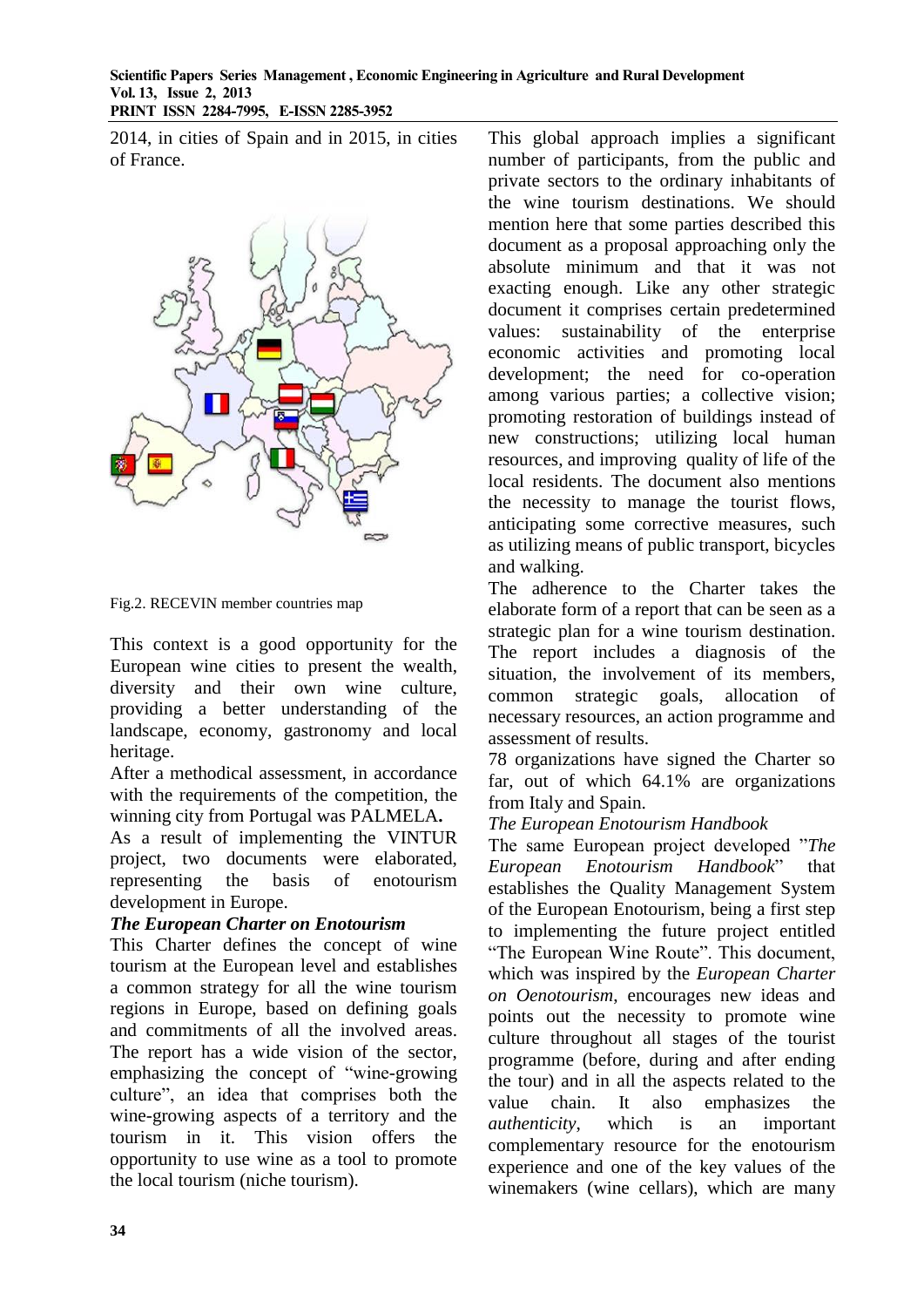times oriented to producing handcrafted wines for a demanding and customized market, unlike the mass production model.



Fig.3. The pillars of the European enotourism

The specific requirements have been laid down for the public sector (local or regional administrations), and for the private one as well, according to what is wished to be offered to a traditional or a wine tourist, i.e.: accommodation, restaurants, shops, travel offices, travel agencies, tour operators, wine cellars, museums, wine shops, wine tasting services and courses.

Each destination has to set up an administrative body in order to supervise and check the adherence process, and to draw up a three-year strategic action plan.

In addition to the logical criteria (Documents of Origin -DO, the promotion itself, the existence of an administrative body, a brand and a logo, proper signage) there are also specific requirements for the destination to have a minimum of six wine factories, that can be visited at least 12 hours per week, two days per week, with 5 complementary services (of which two have to be a restaurant and accommodation premises) and the destination has to promote a fair and reasonable price policy.

Although the wine tourism products offered meet the overall requirements, they are separately analyzed for each subsector. For example, knowledge of a foreign language is considered of high importance for the persons

working in tourism agencies and for the tourism agents as well, to the same degree as it is important for the employees of a restaurant to understand and to know the local wines.

The wine shops, particularly the wine cellars, must have special places for wine tasting endowed with adequate glassware, a shopping area, provide guided tours and meet other specific requirements (toilettes, souvenir shops, etc).

The additional requirements for certification of excellence must also be met, the specific goal being to improve the administration (greater dedication and capacity to make decisions), to increase the number of services and products provided in every destination, to create and to implement control systems (creating enotourism sustainability indicators), and to develop tools for assessing the profile of the demand.

In order to reach this last goal, the administrative body shall create an information collection system and shall generate a profile of the wine services consumer, information that can be subsequently disseminated and analyzed in the entire market.

The members of the business community have also to commit themselves to provide the required information in order to carry out such analyses.

## *C.The Great Wine Capitals– GWC*

The Great Wine Capitals is a network of nine cities located in both the northern and the southern hemispheres, sharing a common economic and cultural philosophy. What attaches them to one another is the wine industry, strongly represented in their regions. This is the only network comprising regions both from the old and the new world of wine.

The Network was created to encourage the exchange of travels, education and good practices in the economic field between internationally renowned centres: Spain (Bilbao, Rioja), France (Bordeaux), South Africa (Cape Town), New Zealand (Christchurch, South Island), Italy (Florence), Germany (Mainz, Rheinhessen), Argentina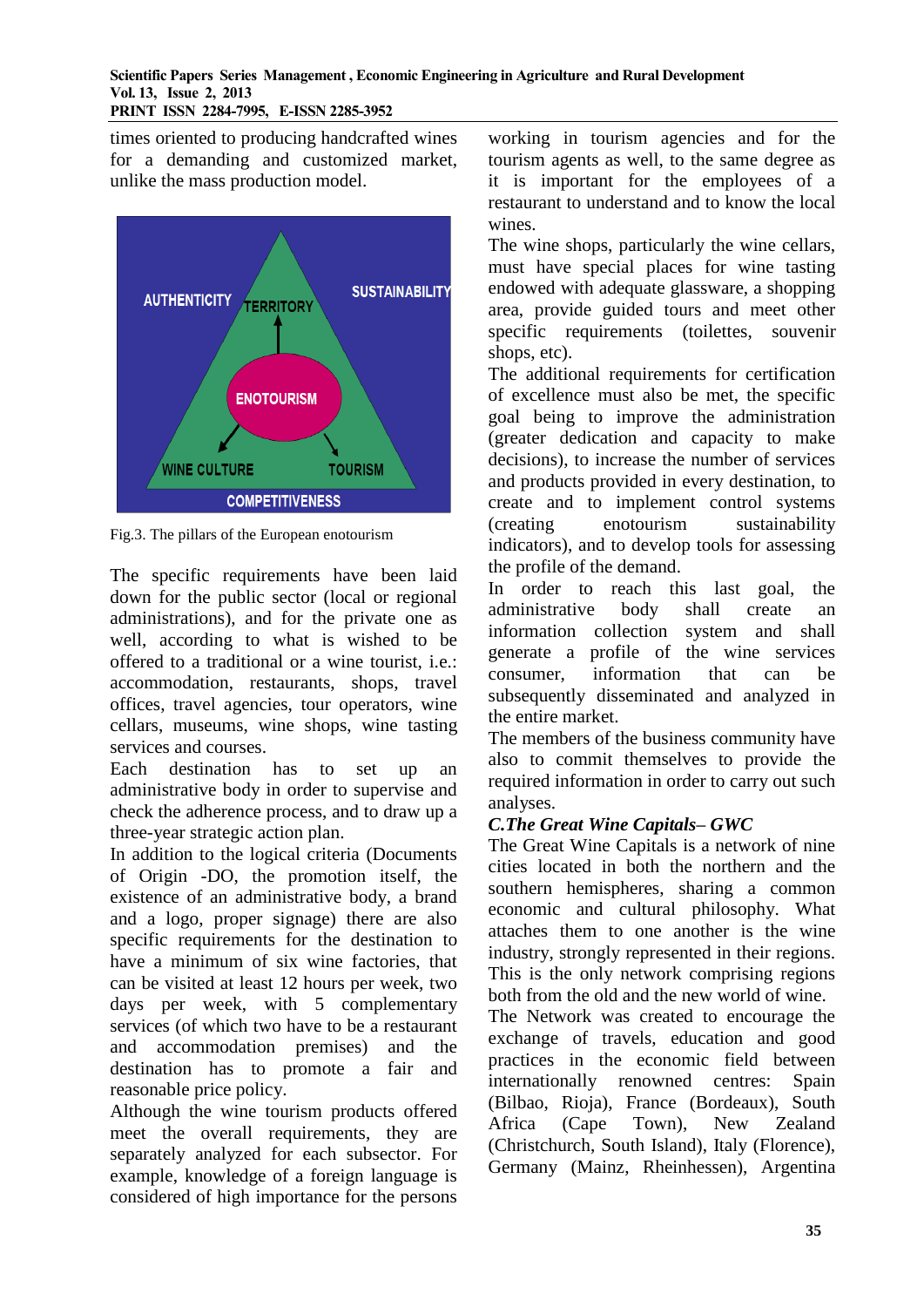## **Scientific Papers Series Management , Economic Engineering in Agriculture and Rural Development Vol. 13, Issue 2, 2013**

**PRINT ISSN 2284-7995, E-ISSN 2285-3952** 

(Mendoza), Portugal (Porto), USA (San Francisco, Napa Valley).

Since 1999, when it was created, the Network has introduced a prestigious annual prize competition entitled "Best of Wine Tourism" Awards.

This international competition was created to reward the wine-making companies from each member city that distinguished themselves by excellence in wine tourism art and culture, the development of a sustainable wine tourism, as well as in providing quality experiences to the public.

Since the launch of the awards, more than 309 properties out of 2099 candidates received prizes, which attests how rigorously are the candidatures assessed.

The organization also created a business network offering ample programmes of information and training seminars, forums and tastings.

The Great Wine Capitals presents an annual report following the carrying out of research studies entitled "International Research Grant". Grant is intended to promote excellence in research and innovation in the wine industry and encourages researching of new and interesting subjects for the network (wine tourism, wine marketing, sustainability).

The programme also supports programmes for the students of the universities from the cities members of GWC.

This network also supports the organization of numerous expert symposiums on investments in the viticulture and viniculture sector, and initiatives in the relevant educational branches. These events are many times held on the occasion of the annual general meetings or of conferences where crucial problems affecting the large world of wine are debated.

Trips of technical or commercial nature are organized for the members of the network.

The know–how exchange is an essential part of the network; thus, each city can benefit from the strong points of its network neighbors.

The Great Wine Capitals developed a tourism network, in order to facilitate inter-regional travels, if the travel agencies from each city develop wine-related programmes and routes. There are destination specialists in every city, who are able to meet all the requirements for the travel to and from the "Great Wine Capitals".

In this way, all those visiting these cities gain experience and, at the same time, help the cities to make known to the whole world the extraordinary cultural, heritage and geographic resources.

The wine tourism destination Dealu Mare, in the Prahova County, has a poor presence within the European associations for viticulture & viniculture tourism.

Together with the counties of Arad, Alba, Constanţa, Iaşi and Vrancea, they are members of the AREV.

The last international event that took place in Romania, in Alba Iulia, was the International Council of the AREV, in the year 2007. Romania is not a member of the RECEVIN European Network.

#### *D.Key figures of global wine tourism industry-Consumer profile*

In the year 2011 when the VINEXPO exhibition took place in Bordeaux, "The Great Wine Capitals" presented a report on "The key figures of global wine tourism". This is a very ambitious title, which actually raises great expectations.

"The Great Wine Capitals" launched in 2009 a study on enotourism of various producers, wine cellars, other operators involved in tourism activities in the nine regions of the network. They were contacted by telephone, email or Internet, and they were required to answer to an interview made up of open and closed questions. The participants in the study were 454 producers divided as follows: 102 from Cape Town, 102 from Bordeaux, 68 from Florence, 53 from Mendoza, 43 from Mainz-Rheinhessen, 34 from Bilbao-Rioja, 27 from Porto and 25 from San Francisco-Napa Valley.

As regards the profile of the tourists, it has been found that enotourism is a form of tourism essentially of proximity, since 25% are local visitors, 40% of the visitors are from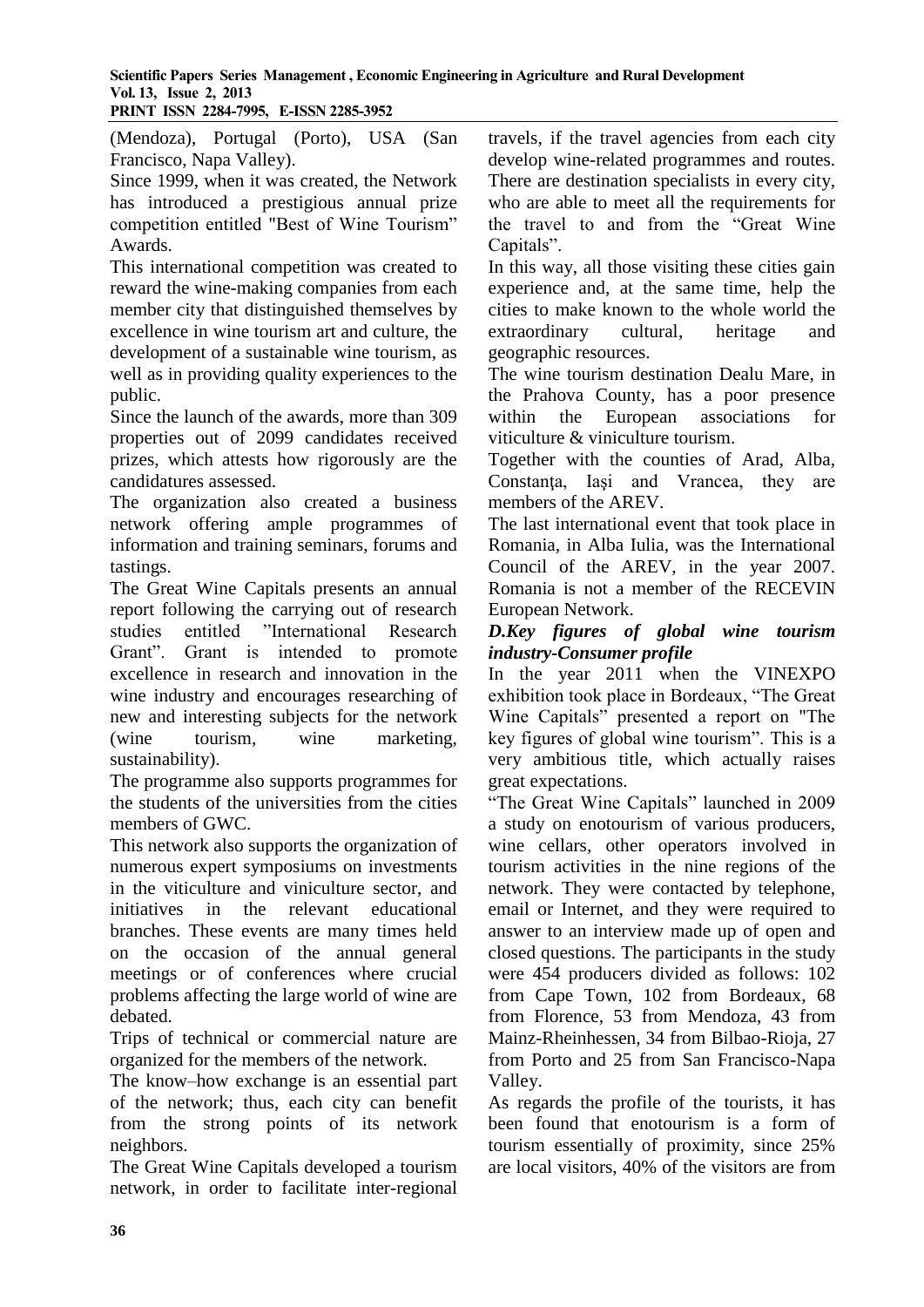**Scientific Papers Series Management , Economic Engineering in Agriculture and Rural Development Vol. 13, Issue 2, 2013**

**PRINT ISSN 2284-7995, E-ISSN 2285-3952** 

the same country, while 35% are foreign tourists.

At a global level, most of the tourists come from the European Union, the United States and Great Britain.

In the European Union, the most tourists come from the Netherlands, Germany and Belgium.

Two-thirds of the tourists are men, while onethird are women.

As regards the age of the visitors, 45% of them are aged between 36 and 55. Persons aged over 56 are also enotourism lovers.

They represent 30% of the total consumers. The remaining 25% represent persons aged between 18 and 35.



Fig.4. Age of visitors

59% of the producers state that they receive more than 2500 visitors annually.

They also confirm that the activity of enotourism is closely linked to vacations, 70% of the visitors traveling in the summer. Autumn, which is a very important season to wine growers, is preferred only by 15.3 % of the tourists, to the surprise of the researchers.



Fig.5. The highest number of visitor by seasons

The expenses per visitor oscillate between 30 and 200 US \$, depending on the region.

In Italy, in Florence more precisely, the average expense per visitor is the highest, namely about 200 US\$. In Napa Valley, 188 US \$ are spent on the average.

In opposition, the lowest amount of money is spent in Bilbao Rioja, Mainz and Cape Town, an average of 30, 40 and 41 US \$, respectively.



Fig.6. The estimate average expenses of each visitor ( in US\$)

As regards the services provided to the tourists, the answer of the wine growers was the following: wine tasting represent 83%, guided tours 75% of the cases, visiting of bodegas and wine cellars 40%, providing accommodation services (hotels, chalets, cottages, etc) 29%, providing sport activities under various forms 20%, providing cultural activities 20%, organizing temporary exhibitions within the wine-making premises 17%, providing therapies based on the benefits of wine and viticulture 4%.

As regards the communication with the customers, the results seem to vary depending on the geographical area, two positions standing out: the "new world" area (America, South Africa, New Zealand) that mostly uses the socialization networks, the Internet and communication by e-mail; and the European area, where the traditional methods are preferred to communicate with the customers: tourism offices, wine fairs, booklets, touroperators, etc.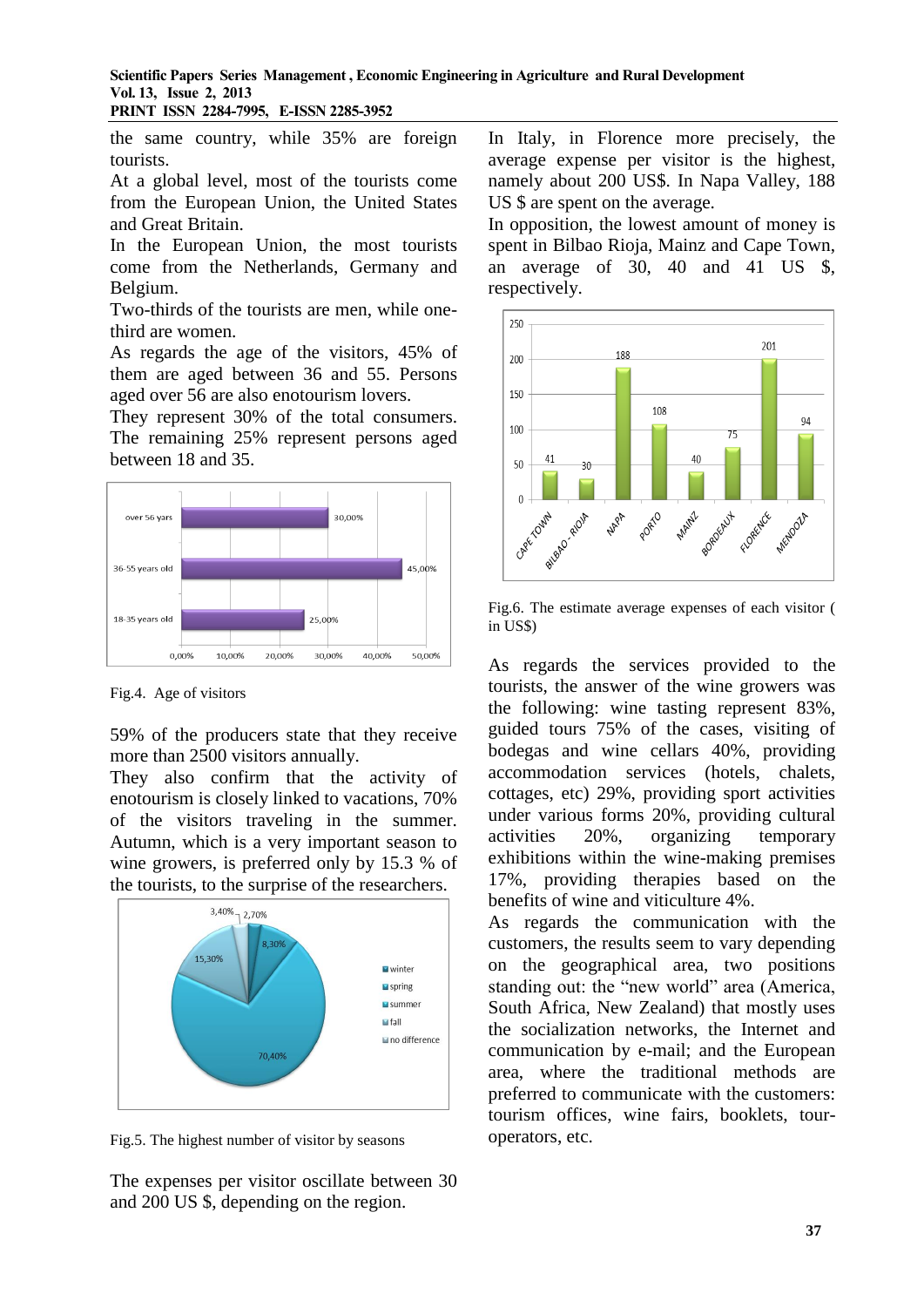

Fig.7. Service provided to the tourists

Analyzing the viability of wine tourism, the following conclusions can be drawn from this study: 78% of the wine producers' income is directly linked to the sale of their products, while the remaining 22% comes from various sources, including the wine tourism.

If their own tourism activities (except for the direct wine sales) are taken into consideration, the incomes can be divided as follows: incomes from accommodation 37%, incomes from restaurants 24%, incomes obtained from various tourist services, such as visiting wine cellars or vineyards, 20%, incomes from sales of goods and gadgets 9% , other incomes 10%.



Fig.8. Incomes from tourist activity

For 74% of the owners, the wine tourism has contributed to the increase of wine sales for the last five years. The Argentineans are more enthusiastic in declaring the benefits of the

wine tourism related to the sales level (98% of them declare so). The Europeans are much more reserved and sometimes even disappointed.

When the wine-makers were asked what were the main benefits brought by enotourism, they answered: image improvement (69%), income increase (62%), a better positioning of the wine farm in the tourism market (54%), increase in the number of visitors (53%), increase in the number of workers (36%), social responsibility (24%).



Fig.9. The most important benefits that wine tourism brings to winery and community

When the respondents were asked about the viability of the wine tourism, 68% of them declared that this tourism activity is financially viable.

The most enthusiastic answers came from Napa Valley, where 100% of the respondents considered that this form of tourism is a viable one.

In general, the participants from Spain and Germany declared that they were confident in enotourism.

The Americans consider the direct sales to the tourists as an opportunity to increase the profit margin.

The Europeans' optimism is particularly focused on improving infrastructure and services, training the personnel and establishing strategic partnerships that will certainly generate an increase in this activity.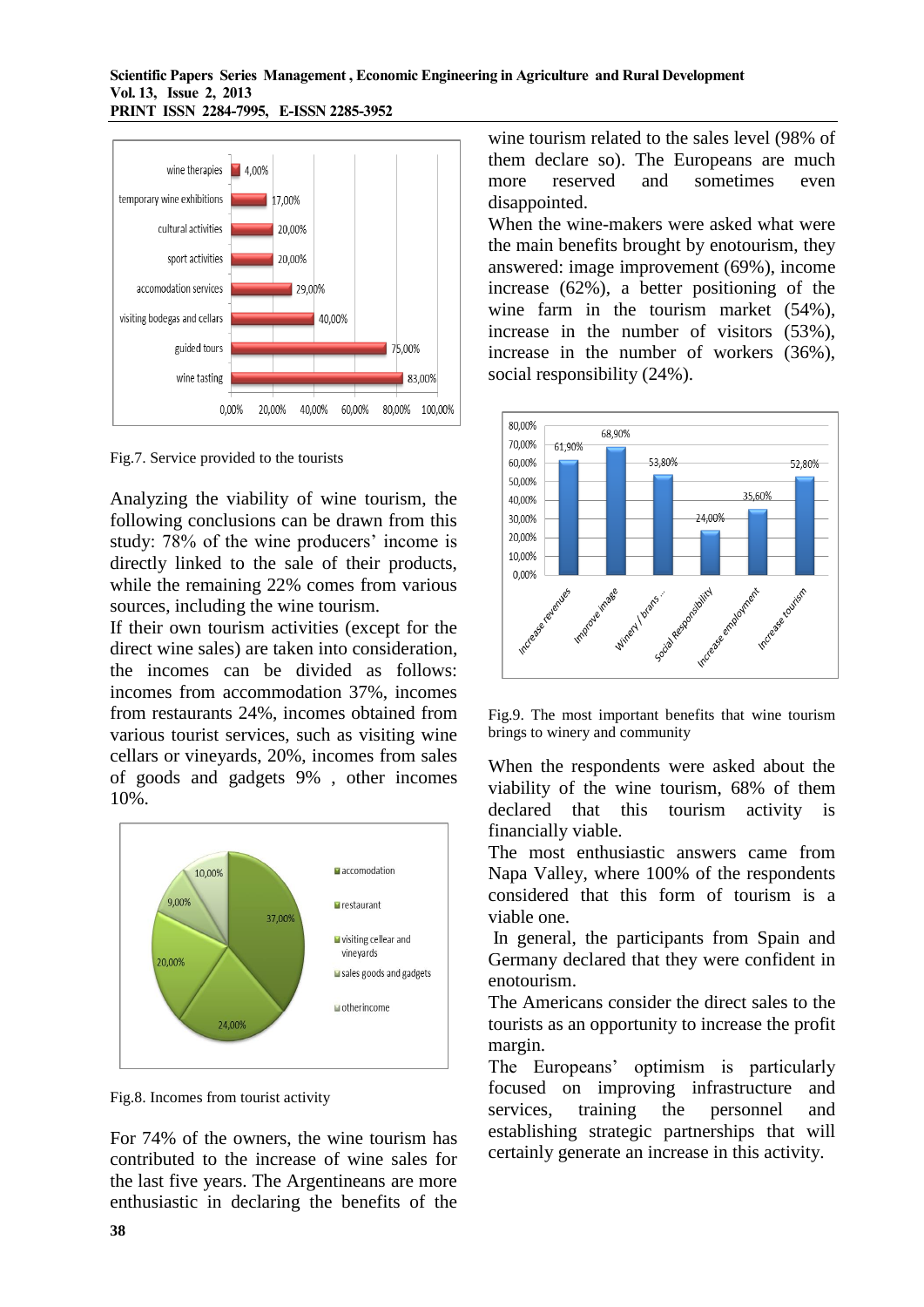### **CONCLUSIONS**

In general, the Romanian market cannot differ considerably from what happens on a global level in this industry.

There are some adjustments related to the particularities of this part of the world, but the Romanian enotourism is a local one. 80% of its tourists are Romanians. Bucharest and the large cities such as Braşov, Timişoara, Cluj, Iaşi, represent the main source of tourists.

As regards the foreign tourists, they come especially from the European Union, from countries as Germany, Italy, France, Belgium, the Netherlands, and from Asian countries as well (Japan and China).

As for the access, they use the means of road transport: cars and tourist means of transport (coaches and microbuses).

As regards the age of the tourists for Romania, the figures are similar to the European ones.

An increase is seen in the number of visiting women. In the future, women can become a strategic segment with an increasing potential, particularly of the premium segment.

Pioneering initiatives are arising, with women specific programmes. Over the last years, wine consumption has increased in women, this leading to creating fruitier wine assortments, with low alcohol content.

As for the accommodation, it is the 3-star rated accommodation establishments that are extensively used in Romania. Over the last years, there have been demands for 4-star rated hotel rooms, too.

Tourist farms and holiday dwellings are also used. The sums of money spent by tourists are difficult to quantify. In general, an average consumption of 60-80 Euros per person is estimated. This amount represents the expenses for accommodation, meal and visits to wine-cellars.

The trip average duration is of 2.6 days, what means in general the week-ends or the longweek-end trips.

The most attractive seasons are summer, the time of holidays, and autumn when grape harvest begins.

In Romania, the wine tourism is generally made in groups formed by friends, workmates or family. The group size is usually of 3 to 5 persons. In the case of foreign tourists, groups are usually larger, of 20 persons on the average.

The most frequent activities are closely linked to the culinary and wine culture in the region: visiting wine cellars, tasting of wines and tasting of local cuisine dishes.

Other complementary activities, such as vineyard tours or visiting specific museums play a much less important role and are, in the same time, activities that are rarely provided.

The most visited vineyards are those located in the Curvature Sub-Carpathians (the Dealu Mare vineyard) because of their proximity to Bucharest and to the main tourist routes in Romania; the Murfatlar vineyard, due to being located close to the Black Sea Coast; the Cotnari vineyard, due to the old wine cellars dating back to the reign of Prince Stefan cel Mare (Stephen the Great), in the 15th century; the wine cellars and the castle of Jidvei, thanks to the good name of the white wines made here.

As the distance between the residence of the tourists and the tourist destinations is small, in general visits are multiple, which means that the great majority of visitors repeat their visits.

As a rule, tourists make online reservations or by phone, directly at the destination place.

The travel agencies do not play a significant role; they usually step in only when group visits are organized.

The recommendations made by the family or friends are some of the most frequent sources of information.

### **REFERENCES**

[1]Asero, V. and Patti, S., 2009, "From wine production to wine tourism experience: The case of Italy". American Association of Wine Economists From:

[2]www.wine-economics.org/workingpapers/

AAWE\_WP52.pdf

[3]Barber, N. and Dood, T. , 2008, "Purchase Attributes of Wine Consumers with Low Involvement". Journal of Food Products Marketing, Vol. 14; N.1, 69- 86.